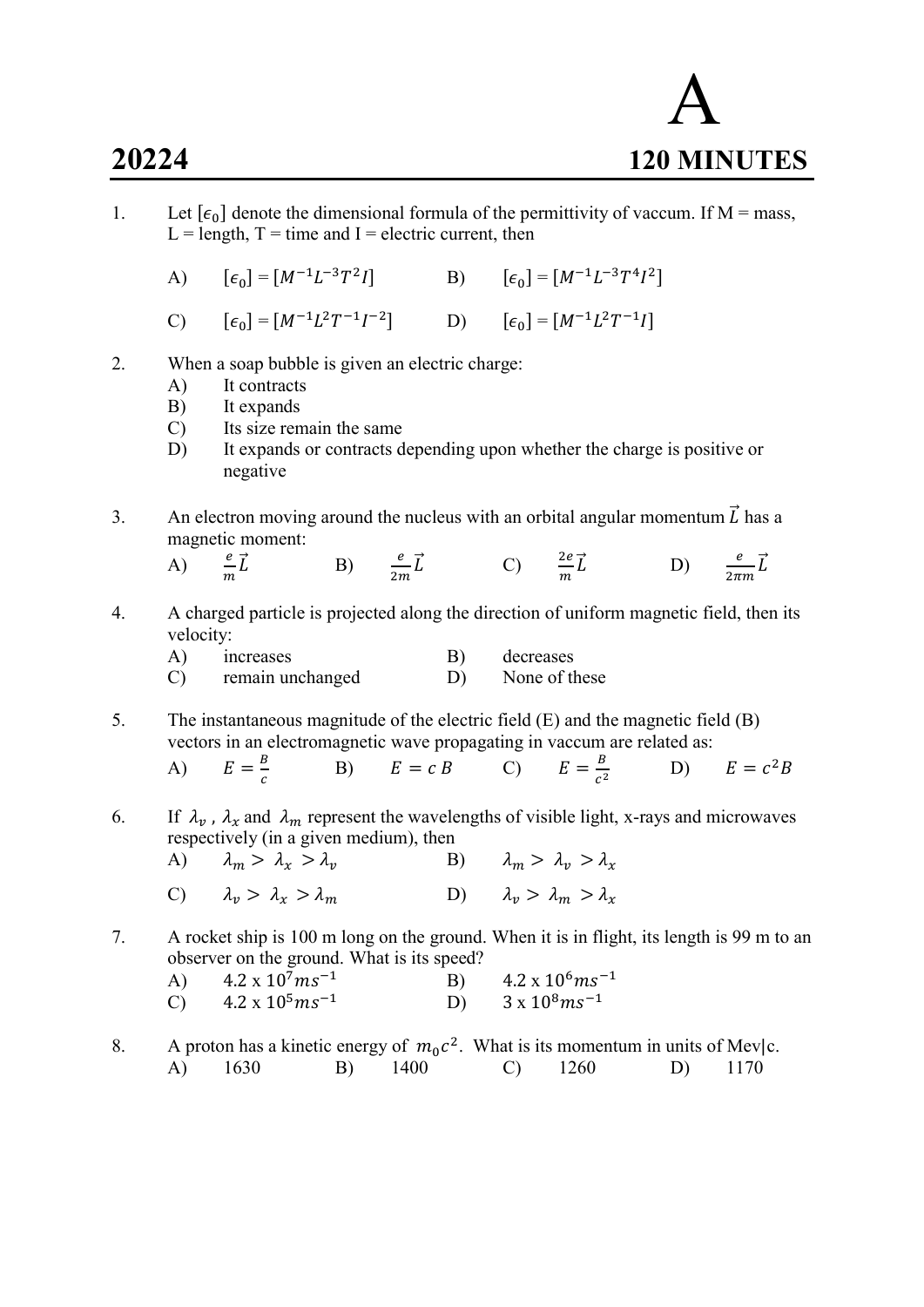9. The propagation constant K of the deBroglie waves associated with a body of rest mass ' $m_0$ ' moving with velocity 'v' is

A) 
$$
\frac{2\pi m_0 c^2}{h \sqrt{1 - \frac{v^2}{c^2}}}
$$
 B)  $\frac{2\pi m_0 c}{h \sqrt{1 - \frac{v^2}{c^2}}}$  C)  $\frac{2\pi m_0 v}{h \sqrt{1 - \frac{v^2}{c^2}}}$  D)  $\frac{2\pi m_0 v^2}{h \sqrt{1 - \frac{v^2}{c^2}}}$ 

10. The deBroglie wavelength of a 15 kev electron is: A) 0.10 Å B) 0.20 Å C) 0.30 Å D) 0.40 Å

11. The wavelength of the photon emitted when a hydrogen atom goes from the  $n = 10$  state to the ground state. A) 1270 Å B) 920 Å C) 310 Å D) 12 Å

12. How many revolutions does an electron in the  $n = 2$  state of a hydrogen atom make before dropping to the  $n = 1$  state. [ The average life time of an excited state is about  $10^{-8}$  sec]

| A) 6.4 $\times 10^{21}$ rev | B) $8.2 \times 10^2$ rev |
|-----------------------------|--------------------------|
| C) 8.2 x $10^4$ rev         | D) $8.2 \times 10^6$ rev |

- 13. The lowest energy of a neutron confined to a box  $10^{-14}m$  across is approximately:<br>
A) 2 MeV B) 4 MeV C) 6 MeV D) 8 MeV A) 2 MeV B) 4 MeV C) 6 MeV D) 8 MeV
- 14. The permitted energy values of a particle confined to a box of width L is given by:

A) 
$$
E_n = \frac{nh^2}{8mL^2}
$$
 where n = 1, 2, 3,---

B) 
$$
E_n = \frac{n^2 h}{8mL}
$$
 where n = 1, 2, 3,---

C) 
$$
E_n = \frac{n^2 h^2}{8mL^2}
$$
 where n = 1, 2, 3,---

D) 
$$
E_n = \frac{n^2 h^2}{8m^2 L^2}
$$
 where n = 1, 2, 3,---

15. The magnetic moment  $\mu$  of an atom in which L S coupling holds has the magnitude:  $[\mu_B = \text{Bohr}$  magneton,  $g_J = \text{Lande } g'$  factor]

A) 
$$
\mu_{J} = \sqrt{J(J+1)} / g_{J} \mu_{B}
$$
 B)  $\mu_{J} = \sqrt{J(J+1)} g_{J} \mu_{B}$   
\nC)  $\mu_{J} = \sqrt{J(J+1)} g_{J} / \mu_{B}$  D)  $\mu_{J} = \sqrt{J(J+1)} g_{J} / g_{J}$ 

16. Identify the nuclei that result from the positive beta decay of 
$$
{}_{19}K^{38}
$$
  
\nA)  ${}_{20}Ca^{39}$  B)  ${}_{18}Ar^{39}$  C)  ${}_{20}Ca^{38}$  D)  ${}_{18}Ar^{38}$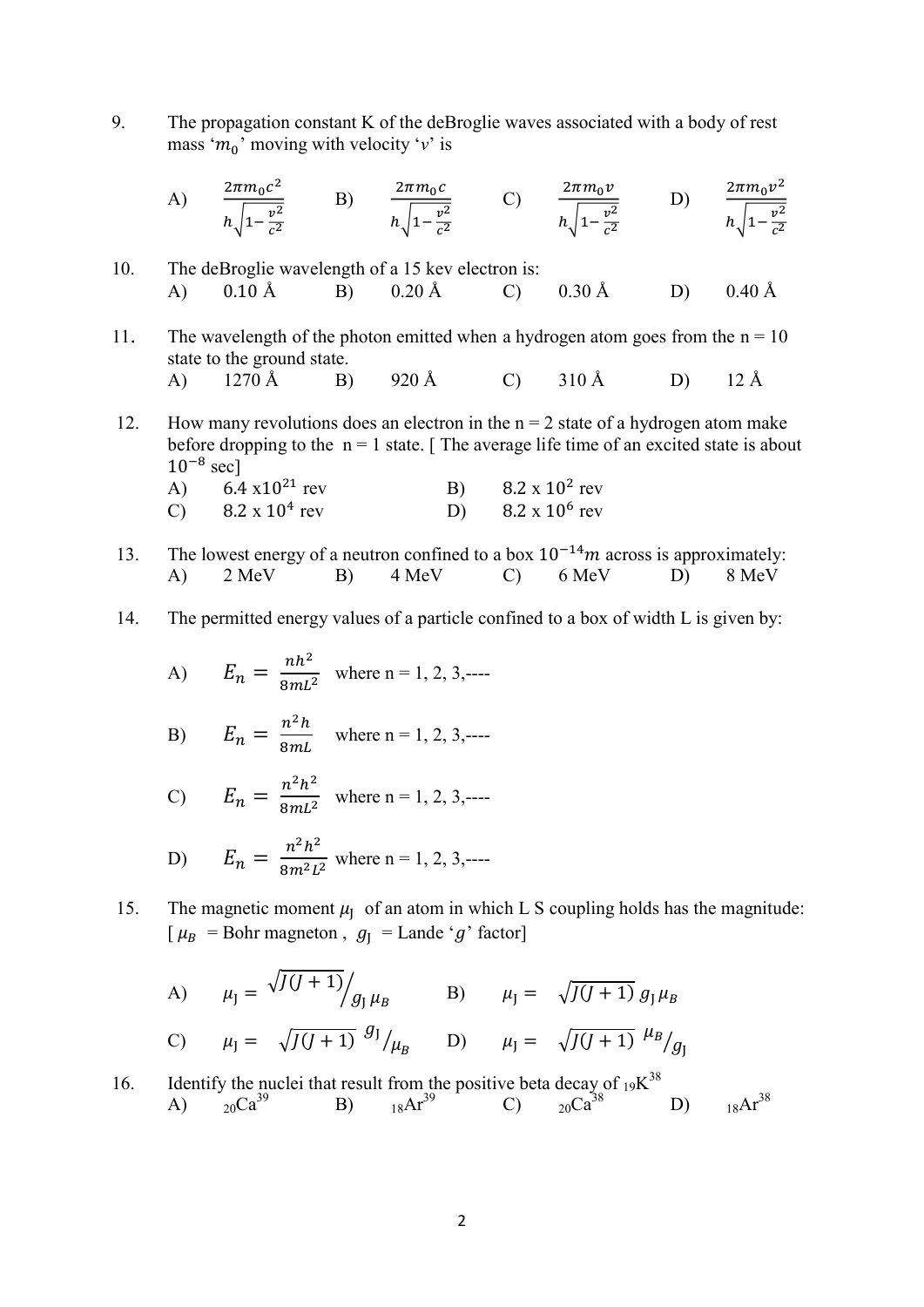- 17. Which of the following molecule would show microwave rotational spectrum,  $Br<sub>2</sub>$ , HBr,  $CS<sub>2</sub>$ ?
	- A) Br<sub>2</sub> and HBr B) HBr and CS<sub>2</sub> C) HBr only D) Br<sub>2</sub> and CS<sub>2</sub>
- 18. If A and B are Hermitian operators:
	- A)  $(AB + BA)$  is Hermitian and  $(AB BA)$  is not Hermitian
	- B)  $(AB + BA)$  is not Hermitian and  $(AB BA)$  is Hermitian
	- C)  $(AB + BA)$  and  $(AB BA)$  are Hermitian
	- D)  $(AB + BA)$  and  $(AB BA)$  are not Hermitian

19. For the ground state of the hydrogen atom, the wave function is  $\psi_{100} = \frac{1}{\sqrt{\pi}}$  $rac{1}{\sqrt{\pi}}\left(\frac{1}{a_0}\right)$  $\left(\frac{1}{a_0}\right)^{3/2}e^{-r/a_0}.$ The expectation value of the radius vector of the electron is given by:

A)  $\langle r \rangle = a_0$  B)  $\langle r \rangle = \frac{a_0}{2}$ <br>C)  $\langle r \rangle = \frac{3}{2} a_0$  D)  $\langle r \rangle = \frac{2}{3} a_0$ C)  $\langle r \rangle = \frac{3}{2}$ 

20. Evaluate  $\int_{C} \frac{z-3}{z^2+2z}$  $\frac{z-3}{z^2+2z+5}$  dz when c is the circle  $|z|=1$ 

- A) 1 B)  $\pi$  C) 0 D)  $i + \frac{1}{2}$
- 21. Unit vector normal to the surface  $xy^3z^2 = 4$  at the point (-1, -1, 2) is:  $(A)$   $-\frac{1}{\sqrt{1}}$  $rac{1}{\sqrt{11}}(4\hat{i} - 12\hat{j} + 4\hat{k})$  B)  $-\frac{1}{\sqrt{1}}$  $\frac{1}{\sqrt{11}}(\hat{i}+3\hat{j}-\hat{k})$ C)  $-\frac{1}{\sqrt{1}}$  $\frac{1}{\sqrt{11}}(-3\hat{i}+4\hat{j}+4\hat{k})$  D)  $-\frac{1}{\sqrt{1}}$  $\frac{1}{\sqrt{11}}(\hat{i} + \hat{j} - \hat{k})$
- 22. The transition temperature of mercury is nearly equal to: A) 1 K B) 1.4 K C) 4.12 K D) 9.2 K
- 23. Two states with energy difference 4.83 x 10<sup> $-17$ </sup> Jules occur with relative Boltzmann probability  $e^2$ , calculate the temperature. Given Boltzmann's Constant K = 1.38 x 10<sup>-23</sup>J/K
- A)  $1.75 \times 10^6$  K B)  $2.50 \times 10^6$  K C)  $6.2 \times 10^6$  $(K \t D)$  11.4 x 10<sup>6</sup> K

24. The sum of the residues of the function  $f(z) = \frac{\sin z}{z}$  $\frac{3\pi z}{Z \cos z}$  at its poles inside the circle  $|z| = 2$  is:  $A)$  1 B)  $\frac{\pi}{2}$  C)  $\frac{2}{\pi}$ D) zero

25. Laplace transform of  $e^{at}$ , when  $s > a$  is: A)  $\frac{1}{s+a}$  B)  $\frac{1}{s-a}$  C)  $\frac{1}{s^2+a^2}$  $D)$  $S^2-a^2$ 

- 26. If n is the number of the electron in a hydrogen atom, the correct statement among the following is:
	- A) Electron energy increases as n increases
	- B) Electron energy decreases as n increases
	- C) Electron energy is zero for  $n = 1$
- D) Electron energy varies as  $n^2$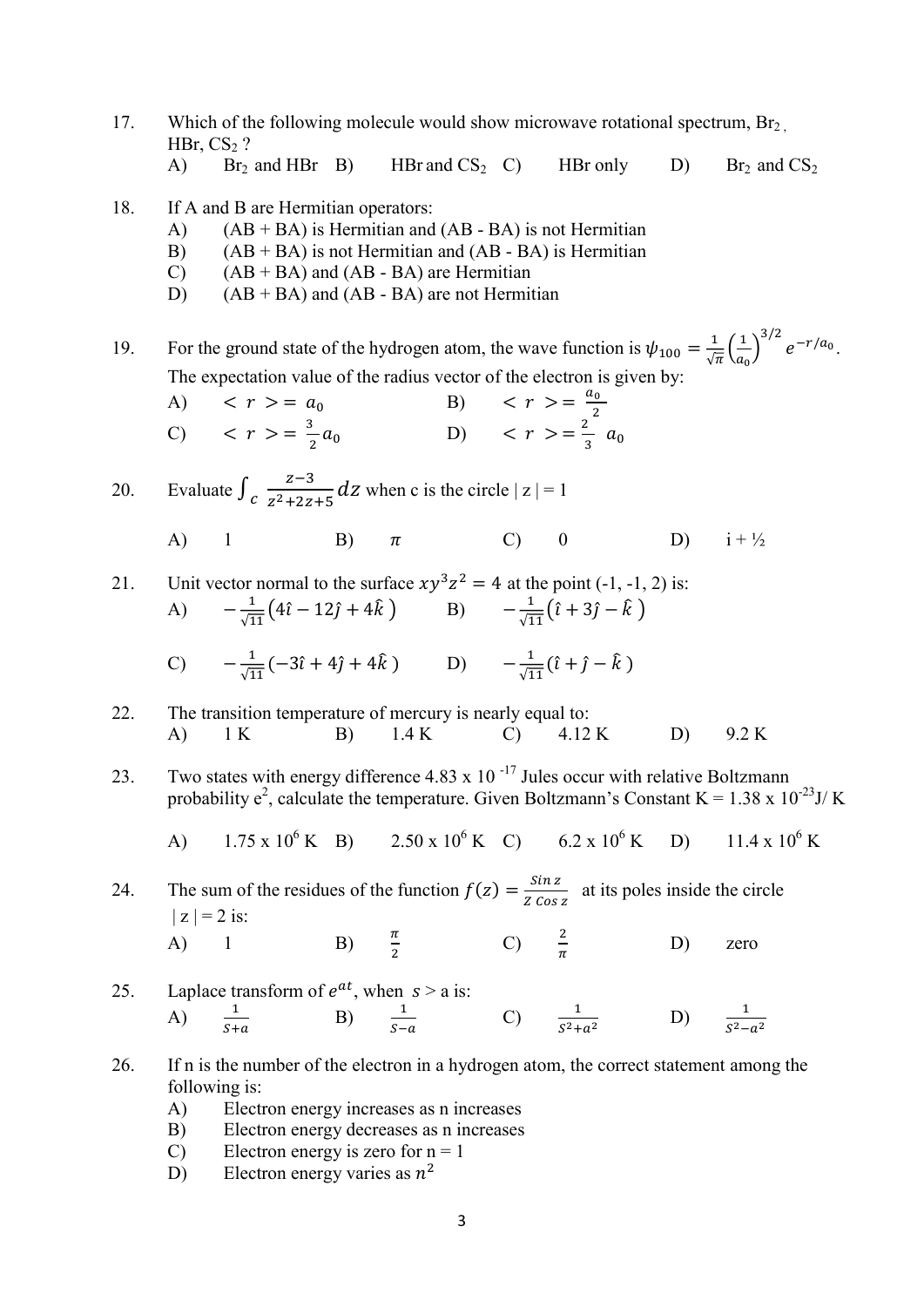- 27. In a full wave rectifier, what is the output frequency if the input frequency is 50 Hz? A) 50 Hz B) 100 Hz C) 125 Hz D) 250 Hz
- 28. For a transistor common emitter amplifier, the voltage gain :
	- A) Remains constant for all frequencies
	- B) Is high at high and low frequencies and constant in the middle frequency range
	- C) Is low at high and low frequencies and constant at mid frequencies
	- D) Is irregular and no relation to frequencies

29.



 The zener diode in the figure has a zener voltage of 15V and a power rating 0.5W. If  $V_s = 40v$ , what is the minimum value of  $R_s$  that prevents the zener diode from being destroyed?

A) 
$$
751 \Omega
$$
 B)  $682 \Omega$  C)  $541 \Omega$  D)  $201 \Omega$ 

- 30. For an Op- Amp slew rate is:
	- A) Maximum charging current divided by resistance
	- B) Maximum charging current divided by capacitance
	- C) Maximum charging current divided by induction
	- D) Maximum charging current multiplied by capacitance
- 31. For an Op-Amp the peak of output sine wave is 10v and slew rate 0.5v/ $\mu$ s, the power Band width is:

A) 3.14 KHz B) 4.32 KHz C) 6.34 KHz D) 7.96 KHz

32. What is the frequency of an X-ray photon whose momentum is  $1.0 \times 10^{-23}$  Kg m s<sup>-1</sup>? A)  $5.0 \times 10^{18}$  Hz<br>
C)  $2.5 \times 10^{18}$  Hz<br>
B)  $5.0 \times 10^{14}$  Hz<br>
D)  $2.5 \times 10^{14}$  Hz C)  $2.5 \times 10^{18}$  Hz D)

33. A particle of mass m confined to a box of width L. The particle is assumed to move back and forth along a straight line between the walls of the box. The deBroglie wavelength of the trapped particle is  $(n = 1, 2, 3, \ldots)$ 

 $\ddot{\phantom{0}}$ 

A) 
$$
\frac{L}{n}
$$
 \t\t B)  $\frac{L}{n^2}$  \t\t C)  $\frac{2L}{n}$  \t\t D)  $\frac{2L}{n^2}$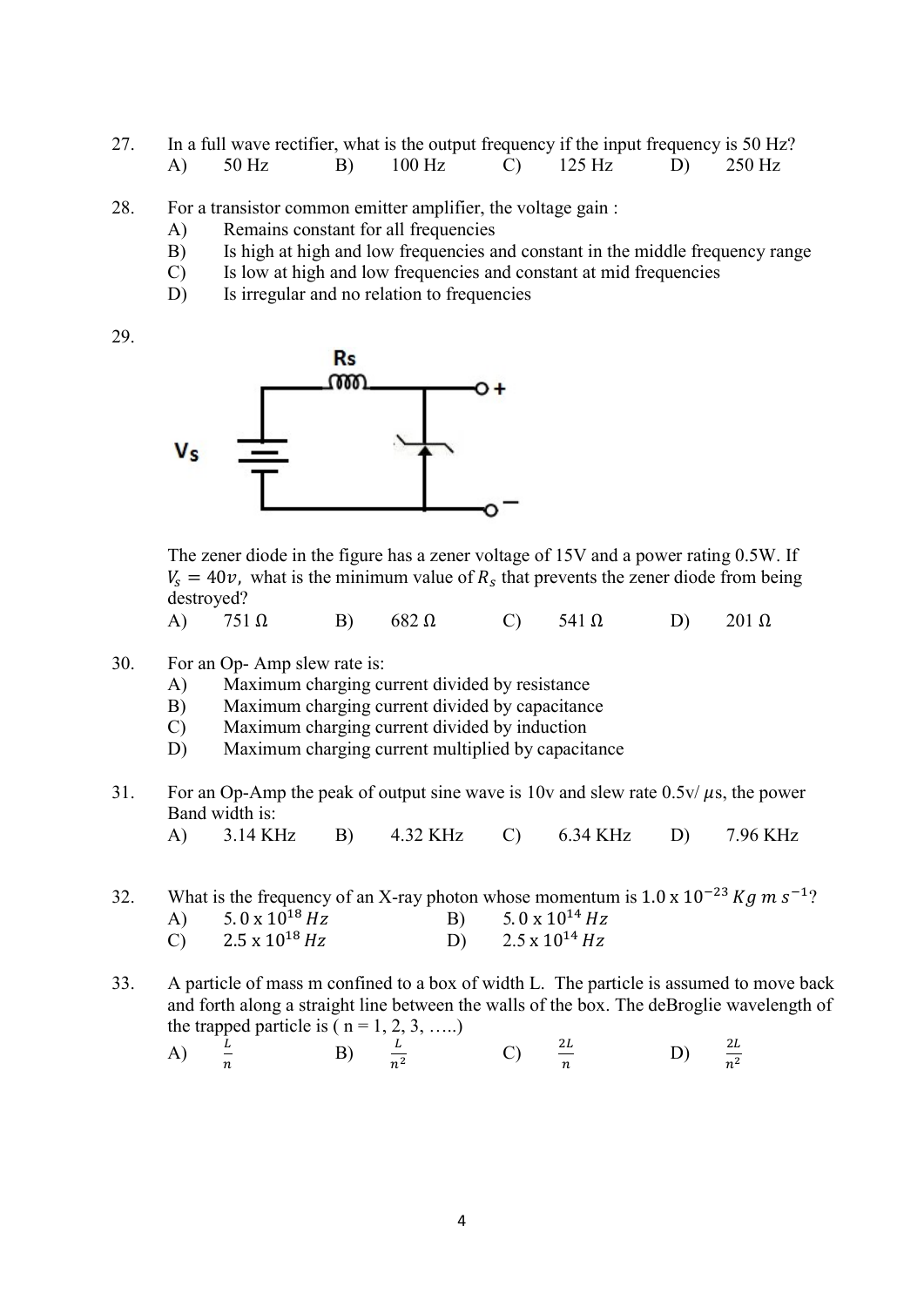34. The phase velocity of the de-Broglie waves of a particle of mass m and de- Broglie wavelength  $\lambda$  is:

A) 
$$
c\sqrt{1 + \left(\frac{mc^2\lambda}{h}\right)^2}
$$
 B)  $c\sqrt{1 + \left(\frac{mc\lambda}{h}\right)^2}$   
C)  $c[1 + \frac{mc\lambda}{h}]^2$  D)  $c\sqrt{1 + \left(\frac{mc\lambda}{h}\right)^2}$ 

35. An eigen function of the operator  $\frac{d^2}{dx^2}$  $rac{d^2}{dx^2}$  is  $\psi = e^{2x}$ . The corresponding eigen value is: A) 1 B) 2 C) 3 D) 4

36. The expectation values 
$$
\langle px \rangle
$$
 and  $\langle xp \rangle$  are related by:\n\nA)  $\langle px \rangle - \langle xp \rangle = \frac{\hbar}{i}$ \n\nB)  $\langle px \rangle - \langle xp \rangle = i\hbar$ \n\nC)  $\langle px \rangle - \langle xp \rangle = \frac{i}{\hbar}$ \n\nD)  $\langle px \rangle - \langle xp \rangle = i^2\hbar$ 

37. A student writes for the wave function of a free particle

- $\psi(x) = N \exp[i(kx^2 \omega t)]$ . This is not correct because:
- A) It is not normalizable
- B) It does not satisfy the wave equation
- C) The sign of the first term in the exponent is wrong
- D) It does not satisfy the required boundary conditions
- 38. The reason why at room temperature T, electrons in a metal do not have the same specific heat as normal gas molecules:
	- A) The Fermi level is much larger than KT
	- B) Electrons repel each other unlike gas molecules
	- C) Electrons are paired
	- D) Electrons are strongly bound in a metal
- 39. In Superconductors, electrons form cooper pairs. This pairing is due to:
	- A) Electrostatic forces
	- B) Magnetic interactions
	- C) Interactions of electron with lattice
	- D) Interactions of electrons with photons
- 40. If the electric flux entering and leaving an enclosed surface respectively is  $\varphi_1$  and  $\varphi_2$ , the electric charge inside the surface will be:
- A)  $(\varphi_2 \varphi_1)/\varepsilon_0$  B)  $(\varphi_1 + \varphi_2) \varepsilon_0$ C)  $(\varphi_2 - \varphi_1)\varepsilon_0$  D)  $(\varphi_1 + \varphi_2)/\varepsilon_0$

41. The dimension of  $\frac{1}{2} \varepsilon_0 E^2$  ( $\varepsilon_0$  = permittivity of free space: E= electric field) is A)  $MLT^{-1}$  B)  $ML^{2}T^{-2}$  C)  $ML^{-1}T^{-2}$  D)  $ML^{2}T^{-1}$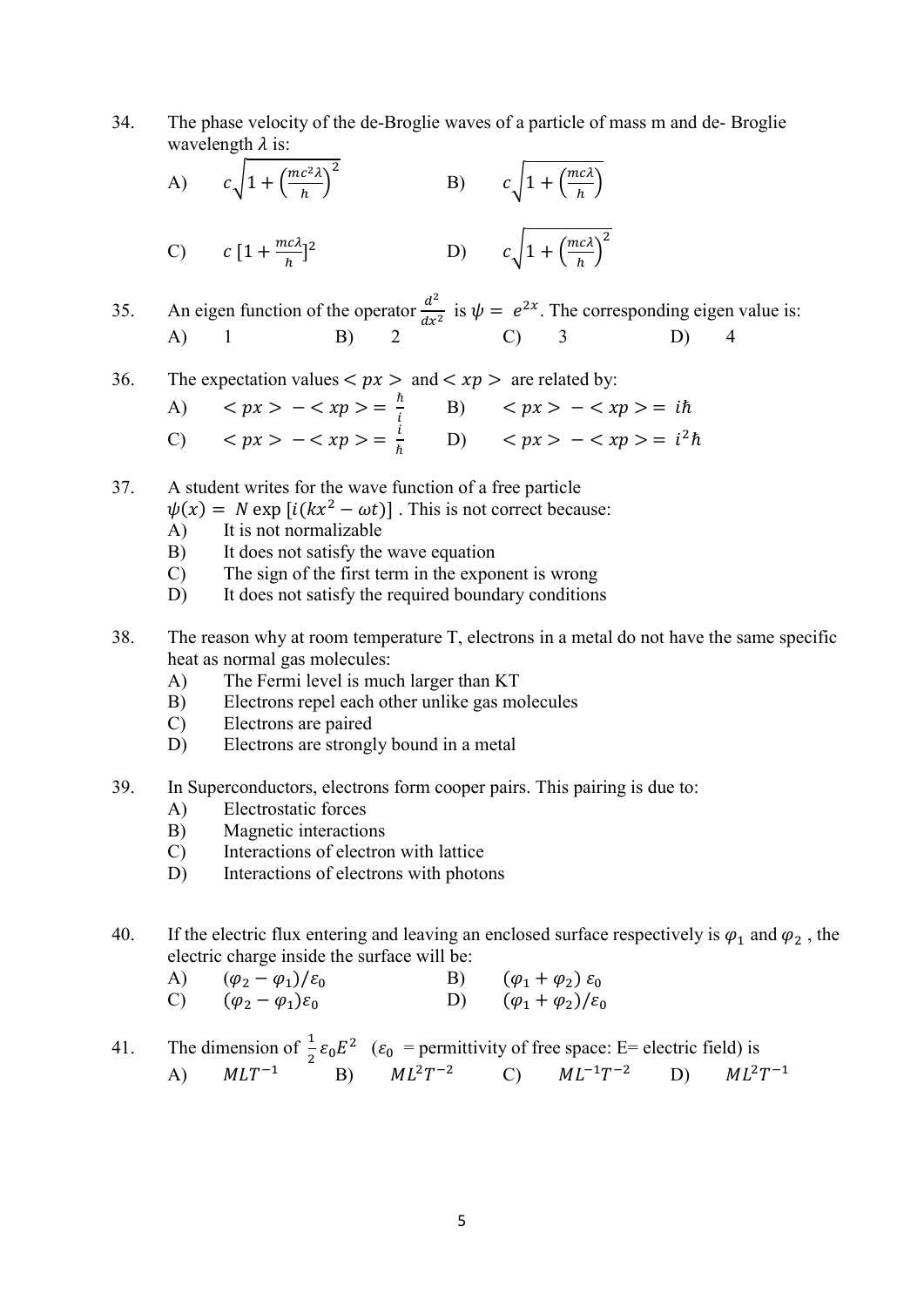- 42. The area enclosed by hysteresis loop should:
	- A) retentivity of the medium
	- B) coercivity of the medium
	- C) permeability of the specimen
	- D) energy loss per unit volume per cycle
- 43. If the susceptibility of dia, para and ferro magnetic meterials an  $\chi_{d}$ ,  $\chi_{p}$ ,  $\chi_f$  respectively, Then:
- A)  $\chi_d < \chi_p < \chi_f$  B)  $\chi_d < \chi_f < \chi_p$ C)  $\chi_f < \chi_d < \chi_p$  D)  $\chi_f < \chi_p < \chi_d$
- 44. The pressure exerted by an electromagnetic wave of intensity I(Watt/m<sup>2</sup>) on a non reflecting surface is (c is the velocity of light): A)  $Ic$  B)  $Ic^2$ C)  $I/c$  D)  $I/c^2$

45. The electric field of an electromagnetic wave travelling through vaccum is given by the equation  $E = \epsilon_0 \sin(kx - \omega t)$ . The quantity that is independent of wavelength is: A)  $\omega$ B) k  $\omega$  C)  $\omega$  D) k

46. In a series of five cricket matches, one of the captains calls " Tail" every time when the toss is taken. The probability that he will win 2 times and lose 3 times is:  $\overline{A}$  $rac{5}{16}$  $B)$ 32 C) ଵ  $(D)$   $\frac{5}{6}$  $\frac{5}{8}$ 

- 47. The position and momentum of a 1 keV electron is simultaneously determined. If its position is located to within 1  $\AA$ , what is the approximate percentage of uncertainty in its momentum? A)  $6.2\%$  B)  $3.1\%$  C)  $9.3\%$  D)  $12.4\%$
- 48. A particle of mass m trapped in a two dimensional box L long and W side. The permitted energies of the particle are given by [ a and b are positive integers]
- A)  $E = \frac{h^2}{8m} \left[ \frac{a^2}{L^2} \right]$  $\frac{a^2}{L^2} + \frac{b^2}{W^2}$  $\left[\frac{b^2}{W^2}\right]$  B)  $E = \frac{h}{8m}$  $rac{h}{8m^2} \left[ \frac{a^2}{L^2} \right]$  $\frac{a^2}{L^2} + \frac{b^2}{W^2}$  $\frac{v}{W^2}$

C) 
$$
E = \frac{h^2}{8m^2} \left[ \frac{a^2}{L^2} + \frac{b^2}{W^2} \right]
$$
 D)  $E = \frac{h}{8m} \left[ \frac{a^2}{L^2} + \frac{b^2}{W^2} \right]$ 

## 49. The zero point energy of a harmonic oscillation is: A)  $\frac{1}{2}$ hv B)  $\frac{1}{4}$ ℎ C) zero D) infinity

50. A beam of electrons enters a uniform magnetic field of flux density 1.2 webers/ $m^2$ . The energy difference between electrons whose spins are parallel and antiparallel to the field are:

A) 
$$
4.8 \times 10^{-4} \, \text{eV}
$$
 B)  $1.4 \times 10^{-4} \, \text{eV}$ 

C) 
$$
4.8 \times 10^{-8} \, eV
$$
 D)  $1.4 \times 10^{-8} \, eV$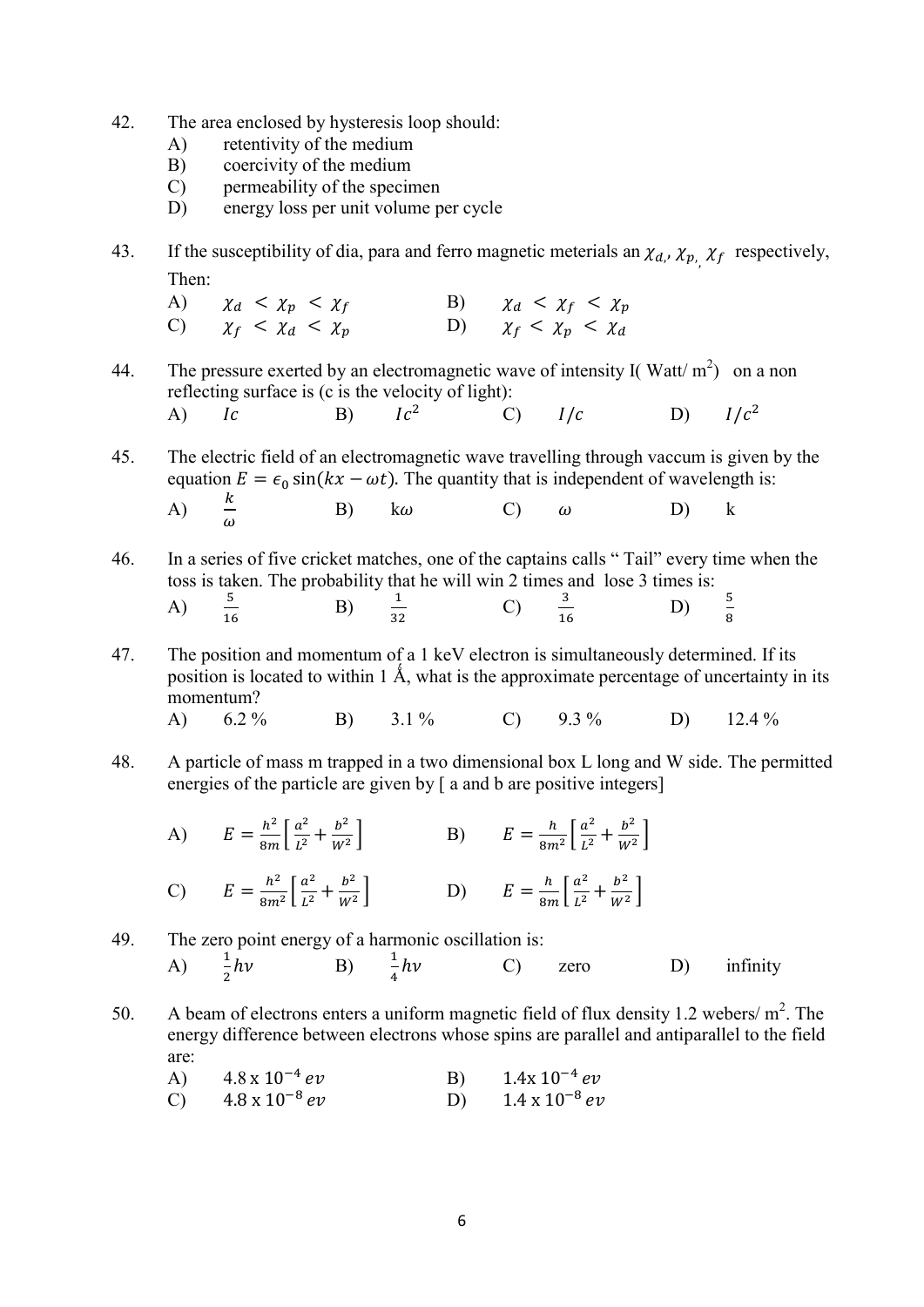| 51. | Relation between the energy and the statistical weight $\Omega$ (the thermodynamic probability)<br>is ----. $(K = Boltzmann constant)$ |                                                                                                                                                                                            |  |  |                                                                          |               |                                                     |                          |                                                                                              |
|-----|----------------------------------------------------------------------------------------------------------------------------------------|--------------------------------------------------------------------------------------------------------------------------------------------------------------------------------------------|--|--|--------------------------------------------------------------------------|---------------|-----------------------------------------------------|--------------------------|----------------------------------------------------------------------------------------------|
|     |                                                                                                                                        | A) $S = K \Omega$<br>C) $S = \ln(K \Omega)$                                                                                                                                                |  |  | B) $S = Kln \Omega$<br>B) $S = K \ln \Omega$<br>D) $S = \sqrt{K \Omega}$ |               |                                                     |                          |                                                                                              |
| 52. |                                                                                                                                        | of pure tritium will remain undecayed after 25 years?                                                                                                                                      |  |  |                                                                          |               |                                                     |                          | Tritium $(1H^3)$ has a half life of 12.5 years against Beta decay. What fraction of a sample |
|     |                                                                                                                                        | A) $\frac{1}{2}$ B) $\frac{1}{4}$ C) $\frac{1}{3}$ D) $\frac{1}{6}$                                                                                                                        |  |  |                                                                          |               |                                                     |                          |                                                                                              |
| 53. | equal to:                                                                                                                              |                                                                                                                                                                                            |  |  |                                                                          |               |                                                     |                          | The most probable distance for an electron of hydrogen atom in the Schrodinger theory is     |
|     | A)                                                                                                                                     | Bohr radius<br>C) Half of Bohr radius                                                                                                                                                      |  |  | B)<br>D)                                                                 |               | Twice the Bohr radius<br>Square root of Bohr radius |                          |                                                                                              |
| 54. | In rotational spectra, the change in the rotational constant $B$ when hydrogen is replaced by<br>deuterium in the hydrogen molecule:   |                                                                                                                                                                                            |  |  |                                                                          |               |                                                     |                          |                                                                                              |
|     | A) $\frac{B}{2}$                                                                                                                       |                                                                                                                                                                                            |  |  |                                                                          |               | B) $2 B$ C) $4 B$ D) $6 B$                          |                          |                                                                                              |
| 55. | density:                                                                                                                               | A harmonic oscillation is in the ground state. What is the value of maximum probability                                                                                                    |  |  |                                                                          |               |                                                     |                          |                                                                                              |
|     |                                                                                                                                        | A) $\left(\frac{\pi\hbar}{m\omega}\right)^{\frac{1}{2}}$ B) $\left(\frac{m w}{\pi\hbar}\right)^{\frac{1}{2}}$ C) $\frac{m w}{\pi\hbar}$                                                    |  |  |                                                                          |               |                                                     | D) $\frac{\pi\hbar}{mw}$ |                                                                                              |
| 56. |                                                                                                                                        | The width of the energy gap of a superconductor is maximum at:<br>0 K                                                                                                                      |  |  |                                                                          | $0^0C$        |                                                     |                          |                                                                                              |
|     | A)                                                                                                                                     | C) Transition temperature D) Room temperature                                                                                                                                              |  |  | B)                                                                       |               |                                                     |                          |                                                                                              |
| 57. |                                                                                                                                        | The magnetic dipole moment is the product of current in the loop and ---                                                                                                                   |  |  |                                                                          |               |                                                     |                          |                                                                                              |
|     | A)<br>$\mathbf{C}$ )                                                                                                                   | flux through the loop<br>area of the loop D)                                                                                                                                               |  |  | <b>B</b> )                                                               |               | square of area of the loop<br>mass of the loop      |                          |                                                                                              |
| 58. |                                                                                                                                        | The value of the integral                                                                                                                                                                  |  |  |                                                                          |               |                                                     |                          |                                                                                              |
|     |                                                                                                                                        | $\int_{-\infty}^{+\infty} \frac{x^2 dx}{(x^2+1)(x^2+4)}$ is                                                                                                                                |  |  |                                                                          |               |                                                     |                          |                                                                                              |
|     | A)                                                                                                                                     | $\frac{\pi}{3}$ B) $\frac{\pi}{4}$                                                                                                                                                         |  |  |                                                                          | $\mathcal{C}$ | $\pi$                                               | D)                       | $\frac{\pi}{2}$                                                                              |
| 59. | 1.<br>2.                                                                                                                               | Electromagnetic wave with wavelength<br>$\lambda_1$ are used to treat mascular strain<br>$\lambda_2$ are absorbed by the ozone layer of atmosphere<br>Identify $\lambda_1$ and $\lambda_2$ |  |  |                                                                          |               |                                                     |                          |                                                                                              |
|     | A)<br>B)                                                                                                                               | $\lambda_1 \rightarrow \text{infra red}, \lambda_2 \rightarrow \text{x-rays}$<br>$\lambda_1 \rightarrow \text{infra red}, \lambda_2 \rightarrow \text{ultraviolet}$                        |  |  |                                                                          |               |                                                     |                          |                                                                                              |

- C)  $\lambda_1 \rightarrow$  micro waves,  $\lambda_2 \rightarrow$  x-rays
- D)  $\lambda_1 \rightarrow$  ultra violet,  $\lambda_2 \rightarrow$  infra red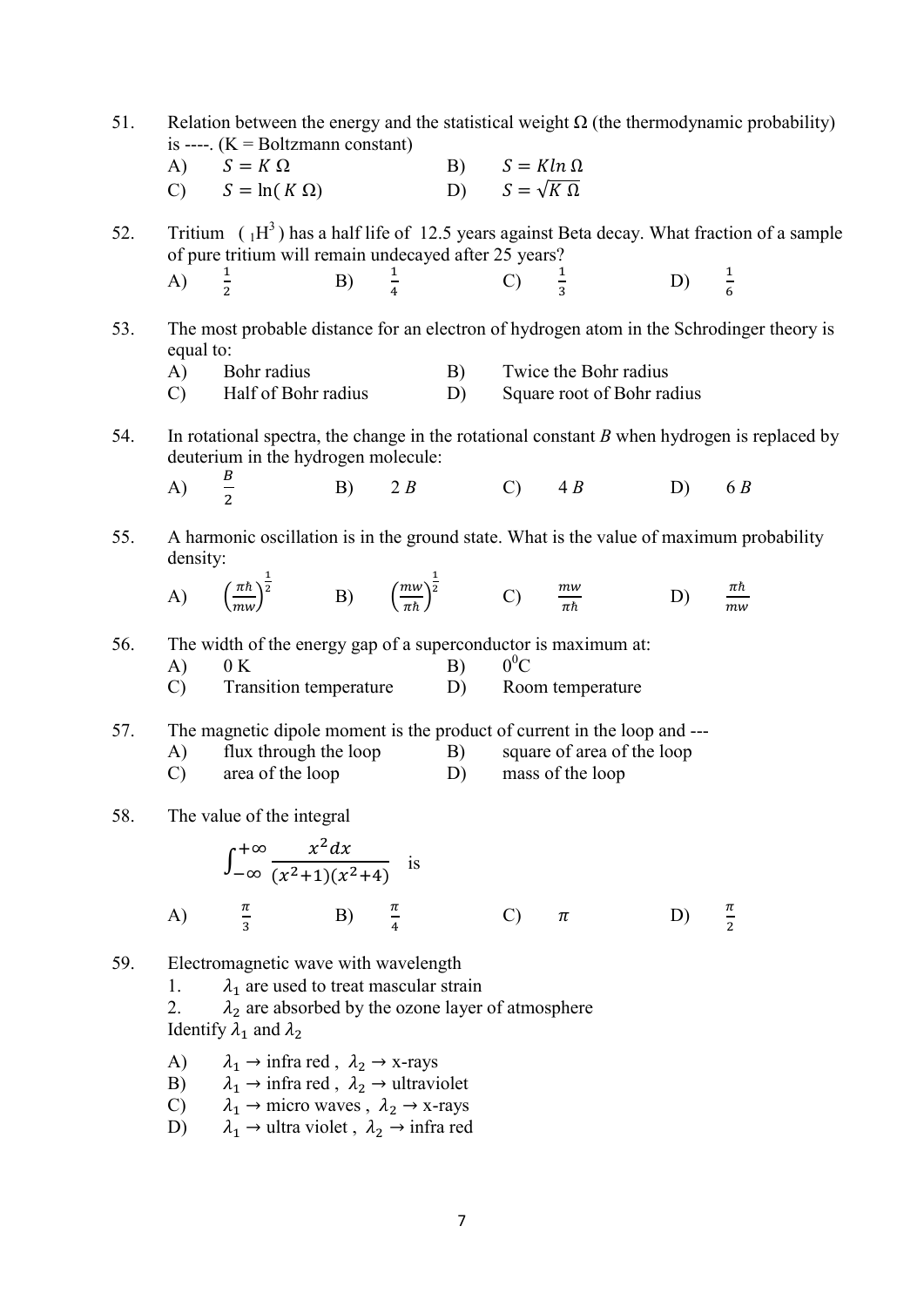| 60. |                              | The ratio of velocity of light rays of wavelength 400 nm and 800 nm in vaccum is:                                         |                  |                  |              |                              |                                                 |                     |                                                                                                     |
|-----|------------------------------|---------------------------------------------------------------------------------------------------------------------------|------------------|------------------|--------------|------------------------------|-------------------------------------------------|---------------------|-----------------------------------------------------------------------------------------------------|
|     | A)                           | $\frac{1}{2}$                                                                                                             | B)               | $\overline{2}$   |              | $\mathcal{C}$                | $\overline{1}$                                  | D)                  | $rac{3}{2}$                                                                                         |
| 61. |                              | For a given Kinetic energy, which of the following has the smallest de-Broglie<br>wavelength?                             |                  |                  |              |                              |                                                 |                     |                                                                                                     |
|     | A)                           | Electron                                                                                                                  | B)               |                  | Proton       | $\mathcal{C}$                | Neutron                                         | D)                  | $\alpha$ - particle                                                                                 |
| 62. |                              |                                                                                                                           |                  |                  |              |                              |                                                 |                     | In a CE Amplifier if the base current is increased by 20 $\mu$ A, the collector current change from |
|     | A)                           | 4 mA to 5 mA. The current amplification is:<br>200                                                                        | B)               | 50               |              | $\mathcal{C}$                | 125                                             | D)                  | 250                                                                                                 |
| 63. | A)<br>$\mathcal{C}$          | The device used for detecting optical signal is:<br>Zener diode<br><b>LED</b>                                             |                  |                  | B)<br>D)     | Photo diode<br>Optical fiber |                                                 |                     |                                                                                                     |
| 64. |                              | A 100 PF capacitor has a maximum charging current of 150 $\mu$ A. What is the slew rate?                                  |                  |                  |              |                              |                                                 |                     |                                                                                                     |
|     | A)                           | $1.5 v/\mu s$                                                                                                             | B)               |                  | $15 v/\mu s$ | $\mathcal{C}$ )              | $150 v/\mu s$                                   | D)                  | $0.15 \nu/\mu s$                                                                                    |
| 65. |                              | The frequency of an X-ray photon whose momentum is $1.1 \times 10^{-23}$ kgms <sup>-1</sup> is<br>$5.0 \times 10^{16}$ Hz |                  |                  | B)           |                              | $5.0 \times 10^{21}$ Hz                         |                     |                                                                                                     |
|     | $\mathbf{A}$<br>$\mathbf{C}$ | $5.0 \times 10^{18}$ Hz                                                                                                   |                  |                  |              | D) $5.0 \times 10^9$ Hz      |                                                 |                     |                                                                                                     |
| 66. |                              | Kinetic energy of 1.00 MeV the wave length of the resulting photon is:                                                    |                  |                  |              |                              |                                                 |                     | A positron collides head on with an electron and both are annihilated. Each particle had a          |
|     | A)                           | $0.82$ pm                                                                                                                 | B)               | $0.41$ pm        |              | $\mathcal{C}$ )              | $0.82$ nm                                       | D)                  | $0.41$ nm                                                                                           |
| 67. |                              | The Schwarzschild radius $R_s$ of a body of mass M is:                                                                    |                  |                  |              |                              |                                                 |                     |                                                                                                     |
|     |                              | A) $R_s = \frac{GM}{c^2}$ B) $R_s = \frac{GM}{2c^2}$ C) $R_s = \frac{2GM}{c^2}$ D) $R_s = \frac{2GM}{c}$                  |                  |                  |              |                              |                                                 |                     |                                                                                                     |
| 68. |                              | This gain in energy is manifested as an increase in frequency from $v$ to $v'$ . Then                                     |                  |                  |              |                              |                                                 |                     | A photon that through a height H in a gravitational field gains energy just as a stone does.        |
|     |                              | A) $v' = v \left[ 1 + \frac{gH}{c^2} \right]$                                                                             |                  |                  |              |                              | B) $v' = v \left[ 1 - \frac{gH}{c^2} \right]$   |                     |                                                                                                     |
|     |                              | C) $v' = v \left[ 1 + \frac{c^2}{aH} \right]$                                                                             |                  |                  |              |                              | D) $v' = v \left[ 1 - \frac{c^2}{aH} \right]$   |                     |                                                                                                     |
| 69. |                              | The expectation value $\lt x >$ of the positron of a particle trapped in a box L wide is:                                 |                  |                  |              |                              |                                                 |                     |                                                                                                     |
|     | A)                           |                                                                                                                           | B) $\frac{L}{3}$ |                  |              |                              | $C)$ $L$                                        | D)                  | $rac{L}{2}$                                                                                         |
| 70. |                              | maxima and minima in the interference pattern is:                                                                         |                  |                  |              |                              |                                                 |                     | Two coherent source of intensity ratio 100 : 1 interface. The ratio of the intensity between        |
|     | A)                           | $\frac{11}{9}$                                                                                                            | B)               | $\frac{121}{81}$ |              | C) $\frac{9}{11}$            |                                                 | D) $\frac{81}{121}$ |                                                                                                     |
| 71. |                              | set up is immersed in water.                                                                                              |                  |                  |              |                              |                                                 |                     | What will be the effect on the fringes of Young's double slit experimental set up if the whole      |
|     | A)<br>$\mathcal{C}$          | The fringe width decreases<br>No change in fringe width                                                                   |                  |                  | B)<br>D)     |                              | The fringe width increases<br>Fringes disappear |                     |                                                                                                     |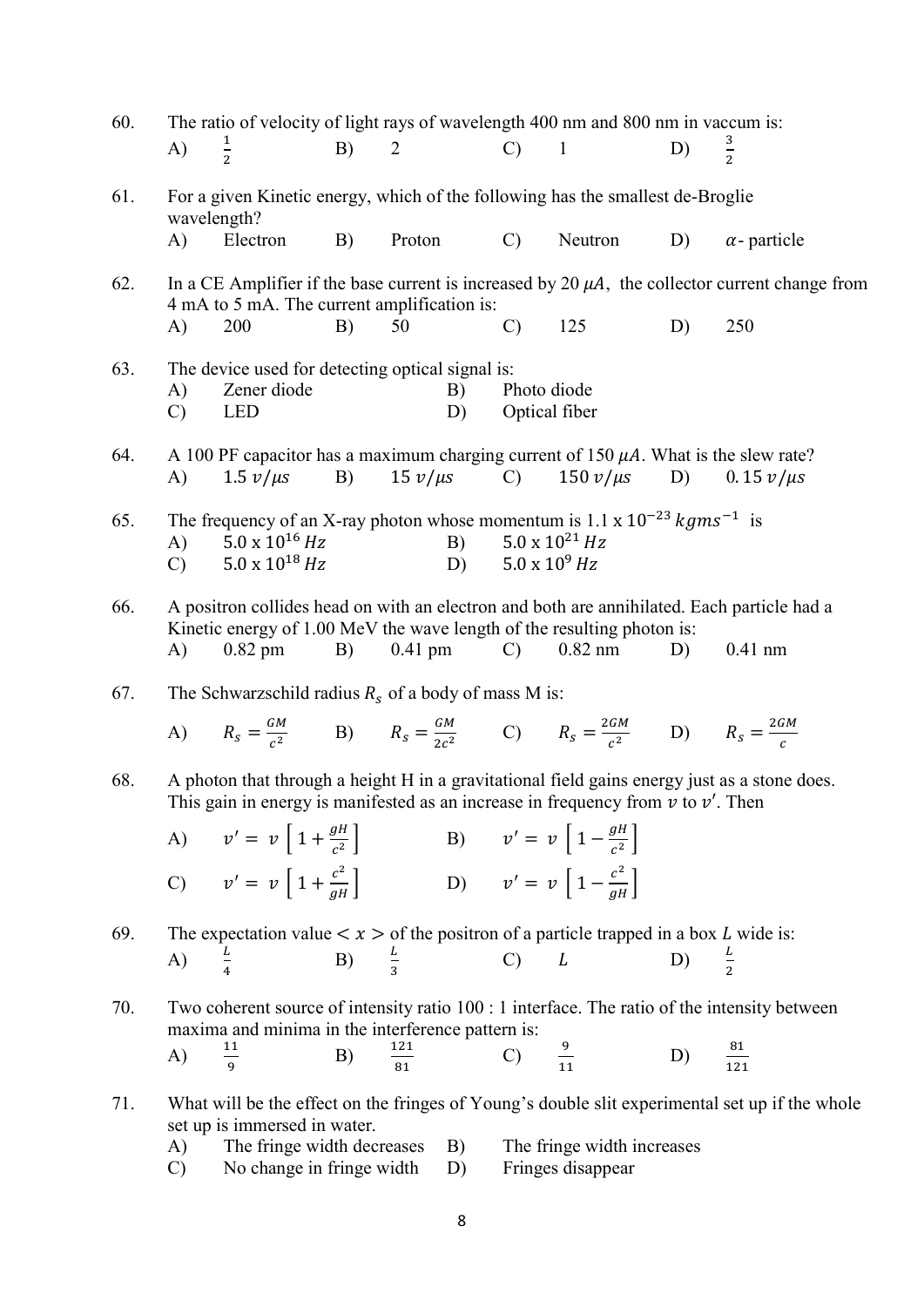72. The angle of incidence at which reflected light is totally polarized from air to glass ( refraction index =  $n$ ) is: A)  $sin^{-1}(n)$  B)  $sin^{-1}(\frac{1}{n})$  $\frac{1}{n}$  C)  $\tan^{-1}(\frac{1}{n})$  $\boldsymbol{n}$ D)  $tan^{-1}(n)$ 73. In a single slit difference pattern, the condition for  $n^{th}$  secondary minimum is: A)  $\theta = \frac{n\lambda}{a}$  $\it a$ B)  $\theta = (n + \frac{1}{2})$  $\frac{1}{2}$  $\frac{\lambda}{a}$  $\frac{a}{a}$ C)  $\theta = (n+1)\frac{\lambda}{a}$ D)  $\theta = (2n + 1)\frac{\lambda}{a}$ 74. In Young's double slit experiment, the separation between the slits is halved and the distance between the slits and the screen is doubled. The fringe width will A) doubled B) quadrupled C) remain the same D) halved 75. What must be the angle between  $\vec{A}$  and  $\vec{B}$  if the magnitude of  $\vec{A} + \vec{B}$  equals the magnitude of  $\vec{A} - \vec{B}$ ?<br>A) 45<sup>0</sup>  $\overline{A}$  $B)$  90<sup>0</sup> C)  $180^0$  D)  $0^0$ 76. If P is pressure and V is volume the product  $(PV)$  has the dimensions A)  $M L^{-1} T^{-2}$  B)  $M L^{2} T^{-1}$  C)  $M L^{2} T^{-3}$  D)  $M L^{2} T$  $M L<sup>2</sup> T<sup>-2</sup>$ 77. A voltage of 5.0  $\mu\nu$  is applied across a Josephson junction. The frequency of the radiation emitted by the junction is: A) 2.4 GHz B) 2.4 MHz C) 1.2 GHz D) 1.2 MHz 78. The strangeness number's' of up and down quarks are: A)  $S = 0$  for up and  $S = -1$  for down B)  $S = 0$  for up and  $S = 0$  for down C)  $S = 0$  for up and  $S = +1$  for down D)  $S = -1$  for up and  $S = 0$  for down 79. A  $\mu$ <sup>-</sup> muon collides with a proton and a neutron plus another particle are created. What is the other particle? A) electron B)  $\pi^+$ (charged pi on) C)  $v_{\mu}$  (mu- neutrino)  $<sup>0</sup>$  ( neutral pi on)</sup> 80. The wavelength of light coming from a sodium source is 589 nm. Its wavelength in water is -------. ( Refractive index of water is  $\frac{4}{3}$  ). A) 442 nm B) 282 nm C) 785 nm D) 925 nm 81. In a wave, the path difference corresponding to a phase difference of  $\phi$  is: A)  $\frac{\pi}{2} \phi$  $\frac{\pi}{2\lambda}\phi$  B)  $\frac{\pi}{2}\phi$  C)  $\frac{\lambda}{2\pi}$  $\phi$  D)  $\frac{\lambda}{\pi} \phi$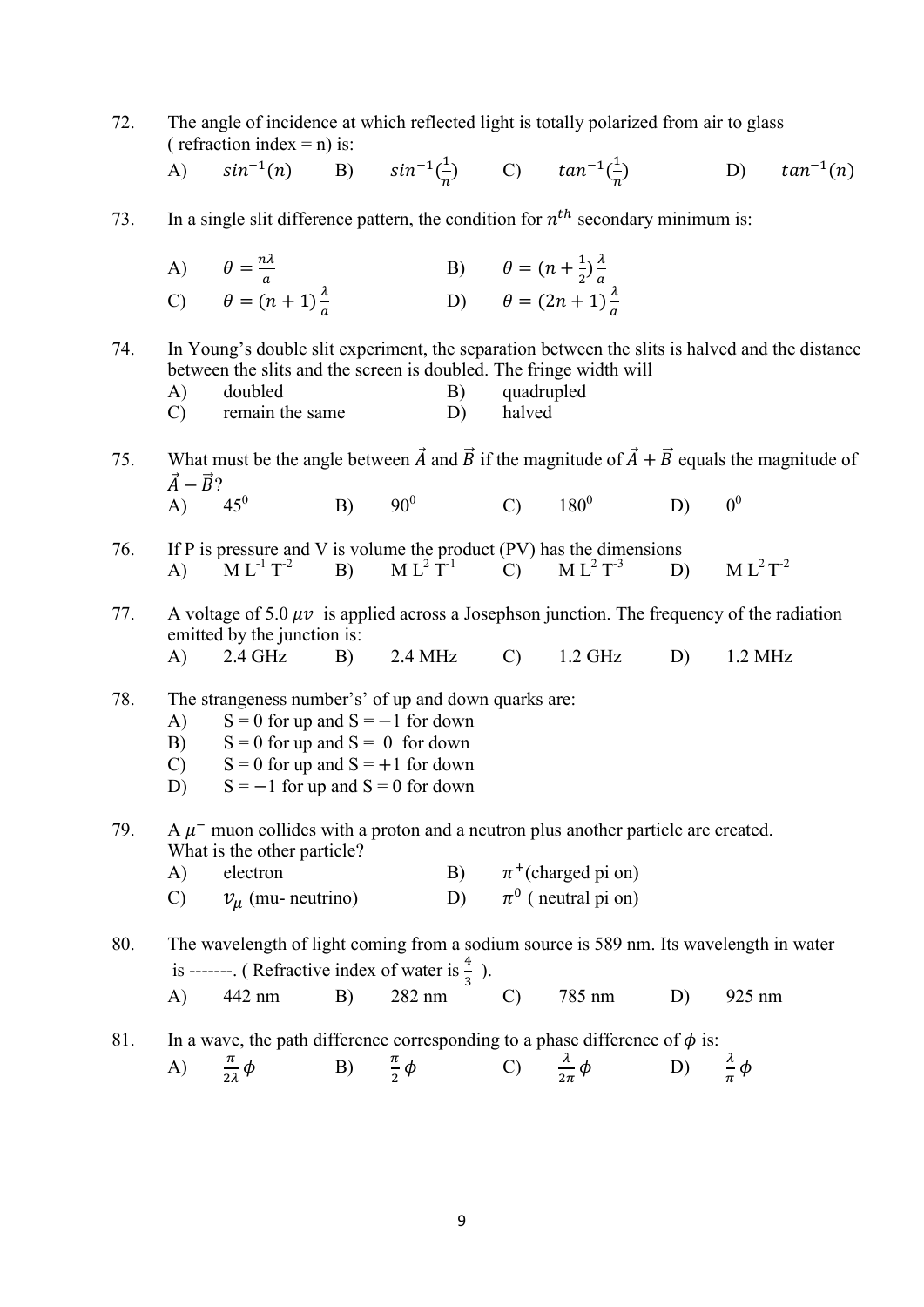| 82. | The displacement of a particle is represented by the equation $y = 3 \cos \left  \frac{\pi}{4} - 2 \omega t \right $                                                                                 |                                                                               |    |         |      |                                     |                                                                                                        |    |                                                                                                     |  |  |
|-----|------------------------------------------------------------------------------------------------------------------------------------------------------------------------------------------------------|-------------------------------------------------------------------------------|----|---------|------|-------------------------------------|--------------------------------------------------------------------------------------------------------|----|-----------------------------------------------------------------------------------------------------|--|--|
|     |                                                                                                                                                                                                      | The motion of a particle is;                                                  |    |         |      |                                     |                                                                                                        |    |                                                                                                     |  |  |
|     | A)                                                                                                                                                                                                   | Simple harmonic with period $\frac{2\pi}{\omega}$                             |    |         |      |                                     |                                                                                                        |    |                                                                                                     |  |  |
|     | B)                                                                                                                                                                                                   | Simple harmonic with period $\frac{\pi}{4}$                                   |    |         |      |                                     |                                                                                                        |    |                                                                                                     |  |  |
|     | Periodic but not simple harmonic<br>$\mathcal{C}$                                                                                                                                                    |                                                                               |    |         |      |                                     |                                                                                                        |    |                                                                                                     |  |  |
|     | D)                                                                                                                                                                                                   | Non-periodic                                                                  |    |         |      |                                     |                                                                                                        |    |                                                                                                     |  |  |
| 83. | A particle executing S H M has a maximum speed of 30 $ms^{-1}$ and a maximum acceleration<br>of 60 $ms^{-1}$ . The period of oscillation is:                                                         |                                                                               |    |         |      |                                     |                                                                                                        |    |                                                                                                     |  |  |
|     | A)                                                                                                                                                                                                   |                                                                               |    |         |      |                                     | $\pi s$ B) $\frac{\pi}{2}s$ C) $2\pi s$ D) $\frac{\pi}{4}s$                                            |    |                                                                                                     |  |  |
| 84. | the cube is:                                                                                                                                                                                         |                                                                               |    |         |      |                                     |                                                                                                        |    | A point charge $+q$ is placed at the centre of a circle of side L. The electric flux emerging from  |  |  |
|     |                                                                                                                                                                                                      |                                                                               |    |         |      |                                     | A) $\frac{q}{\varepsilon_0}$ B) zero C) $\frac{6qL^2}{\varepsilon_0}$ D) $\frac{\varepsilon_0}{6qL^2}$ |    |                                                                                                     |  |  |
| 85. | The electric potential at any point $(x, y, z)$ in metre, is given by $v = 3x^2$ . The electric field at<br>a point $(2m, 0, 1m)$ is:<br>A) $12Vm^{-1}$ B) $6Vm^{-1}$ C) $-6Vm^{-1}$ D) $-12Vm^{-1}$ |                                                                               |    |         |      |                                     |                                                                                                        |    |                                                                                                     |  |  |
|     |                                                                                                                                                                                                      |                                                                               |    |         |      |                                     |                                                                                                        |    |                                                                                                     |  |  |
| 86. | The largest wavelength present in the Balmer Series of hydrogen, corresponding to $H_{\alpha}$ line:                                                                                                 |                                                                               |    |         |      |                                     |                                                                                                        |    |                                                                                                     |  |  |
|     | (A)                                                                                                                                                                                                  | $328$ nm                                                                      |    |         |      |                                     | B) 656 nm C) 984 nm                                                                                    |    | $D)$ 1312 nm                                                                                        |  |  |
| 87. |                                                                                                                                                                                                      |                                                                               |    |         |      |                                     | How much energy was given to the hydrogen atom in this inelastic collision?                            |    | An electron collides with a hydrogen atom in its ground state and exists it to a state of $n = 3$ . |  |  |
|     | $\bf{A}$                                                                                                                                                                                             | 12 ev                                                                         | B) |         | 8 ev |                                     | C) $6 ev$                                                                                              | D) | 4 ev                                                                                                |  |  |
| 88. |                                                                                                                                                                                                      | binding energy of a hydrogen atom?                                            |    |         |      |                                     |                                                                                                        |    | At what temperature will the average molecular Kinetic energy in gaseous hydrogen equal the         |  |  |
|     |                                                                                                                                                                                                      | A) $10^3 K$ B) $10^4 K$                                                       |    |         |      |                                     | C) $10^5 K$ D) $10^6 K$                                                                                |    |                                                                                                     |  |  |
| 89. |                                                                                                                                                                                                      | The most probable speed of an ideal gas molecule is:                          |    |         |      |                                     |                                                                                                        |    |                                                                                                     |  |  |
|     | A)                                                                                                                                                                                                   | $\frac{3KT}{m}$                                                               |    |         |      |                                     | B) $\sqrt{\frac{KT}{2m}}$ C) $\sqrt{\frac{3 KT}{2 m}}$                                                 | D) | 2KT                                                                                                 |  |  |
|     |                                                                                                                                                                                                      |                                                                               |    |         |      |                                     |                                                                                                        |    |                                                                                                     |  |  |
| 90. | $0 K$ is:                                                                                                                                                                                            |                                                                               |    |         |      |                                     |                                                                                                        |    | The Fermi energy in silver is 5.51 ev. The average energy of the free electrons in silver at        |  |  |
|     | $\bf{A}$                                                                                                                                                                                             | 3.3 ev                                                                        | B) | 3.3 kev |      | $\mathcal{C}$                       | 3.3 Mev                                                                                                | D) | 606ev                                                                                               |  |  |
| 91. |                                                                                                                                                                                                      | Which of the following quantities is not a vector?                            |    |         |      |                                     |                                                                                                        |    |                                                                                                     |  |  |
|     | $\mathcal{C}$                                                                                                                                                                                        | A)<br>Torque<br>B)<br>Angular momentum<br>D)                                  |    |         |      |                                     | Linear momentum<br>Moment of inertia                                                                   |    |                                                                                                     |  |  |
|     |                                                                                                                                                                                                      |                                                                               |    |         |      |                                     |                                                                                                        |    |                                                                                                     |  |  |
| 92. | A)                                                                                                                                                                                                   | The density of ${}_{8}O^{16}$ nuclei is:<br>$2.4 \times 10^{11} Kg \; m^{-3}$ |    |         | B)   |                                     | $2.4 \times 10^7$ Kg m <sup>-3</sup>                                                                   |    |                                                                                                     |  |  |
|     | $2.4 \times 10^{17}$ Kg m <sup>-3</sup><br>$\mathcal{C}$<br>D)                                                                                                                                       |                                                                               |    |         |      | 2.4 x $10^{241}$ Kg m <sup>-3</sup> |                                                                                                        |    |                                                                                                     |  |  |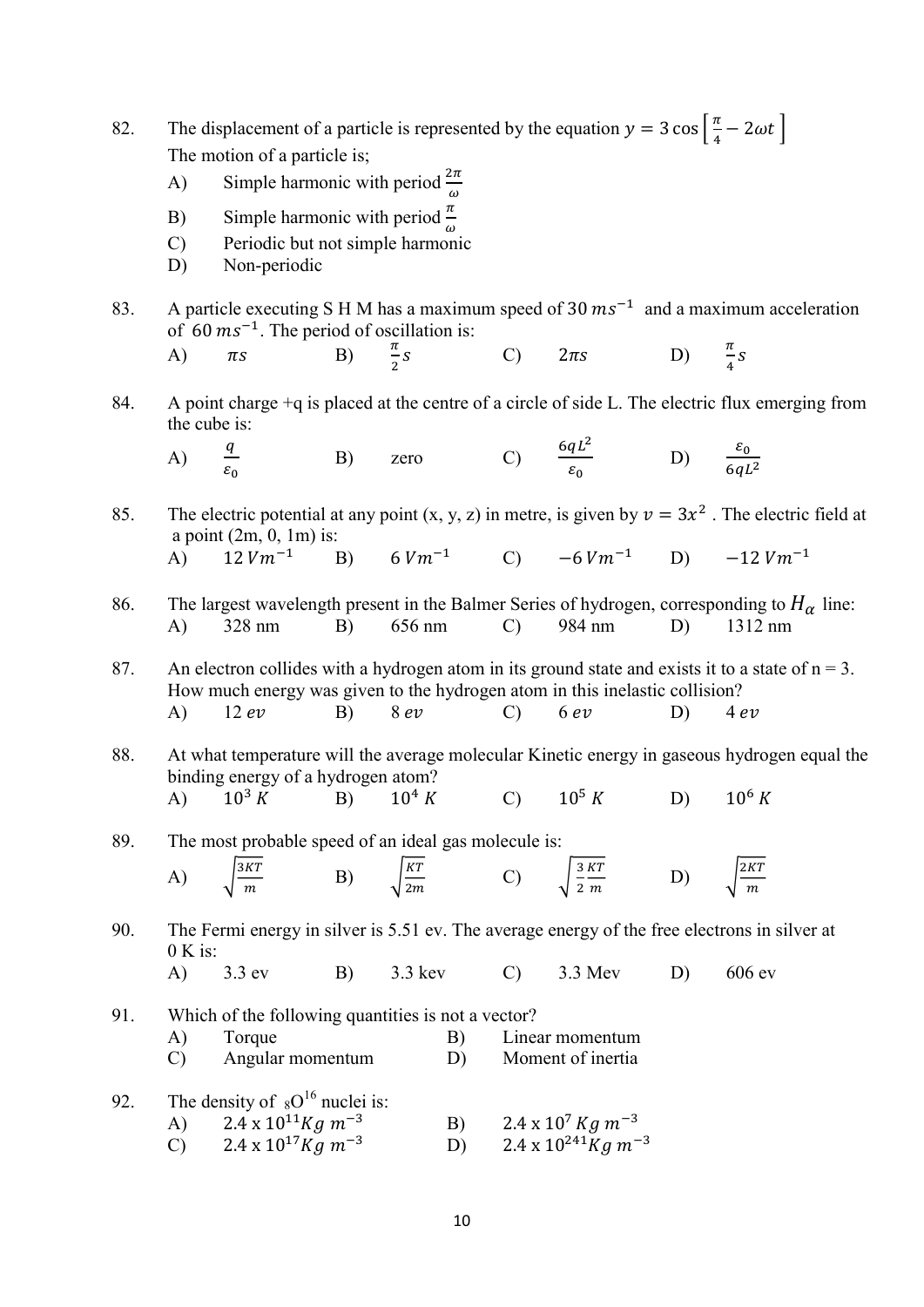93. The electrical conductivity of a semiconductor is:

A) 
$$
e(n_e \mu_e + n_h \mu_h)
$$
 B)  $e E(n_e \mu_e + n_h \mu_h)$   
\nC)  $e(n_e \mu_e - n_h \mu_h)$  D)  $e E(n_e \mu_e - n_h \mu_h)$ 

94. The Lagrangian for a charged particle in an electromagnetic field can be expressed as, where T-kinetic energy, q-charge, ф-electric potential, v-velocity, E-electric field and A-magnetic vector potential

A) L=T-  $q\phi + q(v.A)/c$  B) L=T-  $q\phi$ 

C) L=T-  $q\phi + q(vxA)$  D) L=T-  $q\phi + qE$ 

95. The Hamilton's principle can be expressed as:

| A) $\delta \int_{t_1}^{t_2} L dt = 0$ | B) $\delta \int_{t_1}^{t_2} L dt > 0$       |
|---------------------------------------|---------------------------------------------|
| C) $\delta \int_{t_1}^{t_2} L dt < 0$ | D) $\delta \int_{t_1}^{t_2} (T + V) dt = 0$ |

96. For a particle moving under central force field the effective potential in which radial motion occurs can be represented by  $(k - force constant, 1 - angular momentum)$ :

A) 
$$
kr^2
$$
 B)  $1^2/2m r^2$ 

C) 
$$
[kr^2/2] + [l^2/2m r^2]
$$
 D) 0

- 97. Two electrons move towards each other with speed 0.9c each in a Galilean frame of reference. Their speed relative to each other is A) 0.995c B) 0.95c C) 0.98c D) 0.18c
- 98. The Lagrangian of a simple pendulum is:
	- A)  $[ml^2\omega^2/2] [mgl(1-\cos\Theta)]$  B)  $[ml^2\omega^2]$  $^{2}/2$ ] –[mglcos $\Theta$ ]
	- C)  $[ml^2\omega^2/2] [mgl]$  D)  $ml^2\omega^2$  $ml^2\omega^2$
- 99. According to WKB approximation the probability density depends on velocity as:

A) V B)  $V^2$  $V^2$  C)  $1/V^2$  $D)$  1/V

- 100. In Dirac's notation the condition for orthogonality of two state vectors is: A)  $\langle \text{alb} \rangle = 1$  B)  $\langle \text{alb} \rangle = 0$  C)  $\langle \text{alb} \rangle = \text{h}$  D) None of these
- 101. In terms of partition function Q, the Helmholtz free energy A can be expressed as: A)  $A = KTQ$  B)  $A = KT \ln(Q)$ C)  $A=KT/Q$  D)  $A=KT$
- 102. Polonium-212 emits alpha particles of 8.776MeV. The disintegration energy is: A) 8.945MeV B) 89.45MeV C) 0.8945MeV D) 17.8 MeV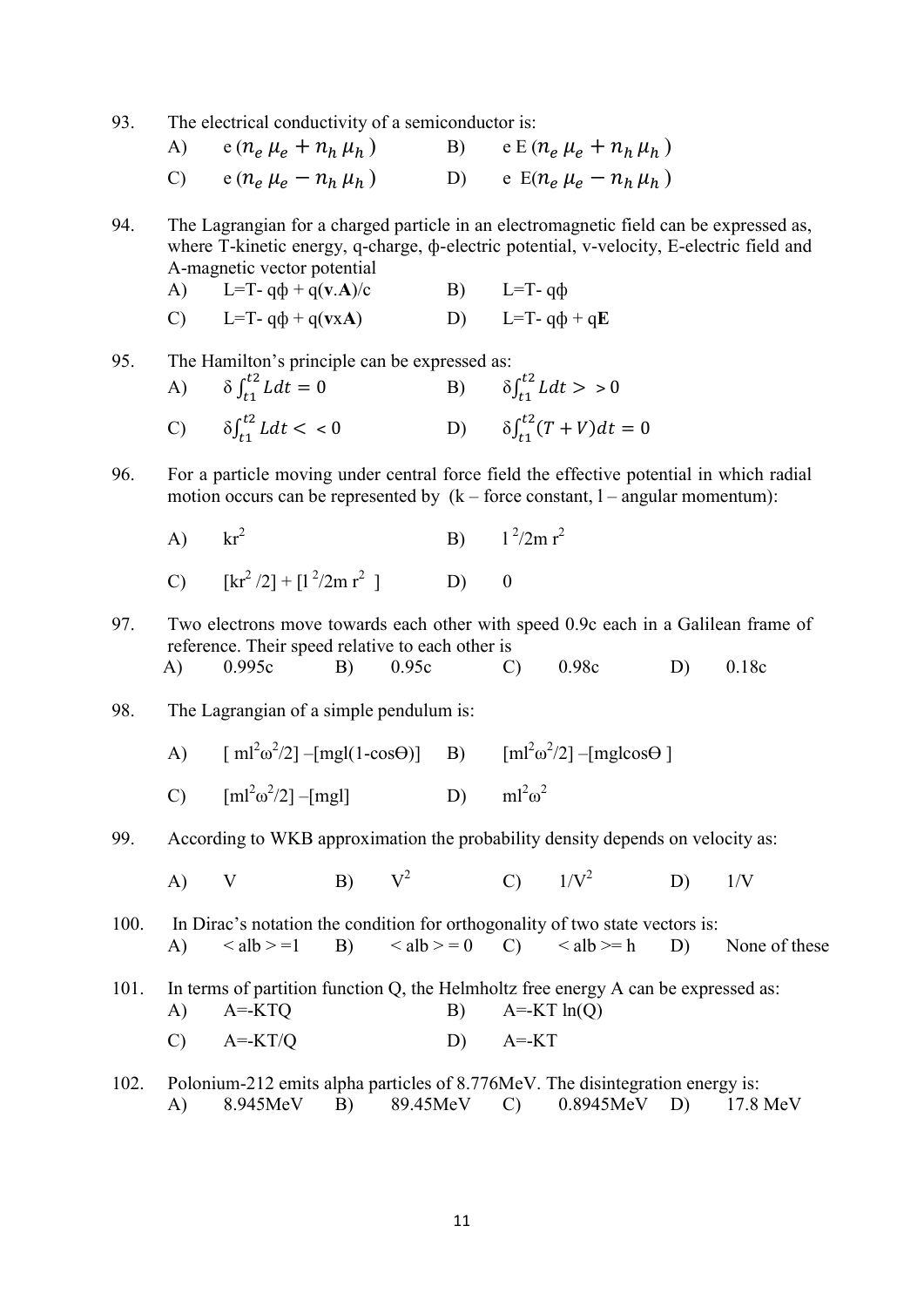| 103. | A)                                                                                                                                                                                              | The charge of an up quark is:<br>$-2e/3$                                                                                                                                                        | B) | 2e/3         |              | $\mathcal{C}$         | e/3                                                                                                                                                               | D) | $-e/3$                   |  |
|------|-------------------------------------------------------------------------------------------------------------------------------------------------------------------------------------------------|-------------------------------------------------------------------------------------------------------------------------------------------------------------------------------------------------|----|--------------|--------------|-----------------------|-------------------------------------------------------------------------------------------------------------------------------------------------------------------|----|--------------------------|--|
| 104. | A)                                                                                                                                                                                              | For an electron the lepton number is:<br>$-1$                                                                                                                                                   | B) | $\mathbf{1}$ |              | $\mathcal{C}$         | $\boldsymbol{0}$                                                                                                                                                  | D) | $\overline{2}$           |  |
| 105. | A)                                                                                                                                                                                              | The agent for strong interaction is:<br>photon                                                                                                                                                  | B) | boson        |              | $\mathcal{C}$         | graviton                                                                                                                                                          | D) | pion                     |  |
| 106. |                                                                                                                                                                                                 | The condition for diffraction by a crystal is, S being scattering vector and R the<br>reciprocal lattice vector                                                                                 |    |              |              |                       |                                                                                                                                                                   |    |                          |  |
|      | A)                                                                                                                                                                                              | $S = R$                                                                                                                                                                                         |    |              | $B)$ $S > R$ |                       | $C)$ $S < R$                                                                                                                                                      | D) | $S = 0$                  |  |
| 107. | A)                                                                                                                                                                                              | Near absolute zero the specific heat of solids is proportional to temperature as:<br>T                                                                                                          | B) | 1/T          |              | $C)$ $T^3$            |                                                                                                                                                                   | D) | $T^2$                    |  |
| 108. | is 2.0023:                                                                                                                                                                                      | For the Zeeman splitting of an unpaired electron in a magnetic field of 0.34 T, the<br>transition between energy states occur at a frequency of----- MHz, given g for electron                  |    |              |              |                       |                                                                                                                                                                   |    |                          |  |
|      | A)                                                                                                                                                                                              | 953                                                                                                                                                                                             | B) | 9530         |              | $\mathcal{C}$         | 95.3                                                                                                                                                              | D) | 9.53                     |  |
| 109. | The nuclear spin of an isolated $C^{13}$ nucleus is:<br>half integer<br>A)<br>B)<br>zero<br>integer<br>D)<br>can't be predicted<br>$\mathcal{C}$                                                |                                                                                                                                                                                                 |    |              |              |                       |                                                                                                                                                                   |    |                          |  |
| 110. |                                                                                                                                                                                                 | The selection rules for a vibrating diatomic molecule under harmonic approximation<br>in terms of vibrational quantum number V is:<br>$\Delta V = 0$                                            |    |              |              |                       |                                                                                                                                                                   |    |                          |  |
|      | A)<br>$\mathbf{C}$ )                                                                                                                                                                            | $\Delta V = \pm 1, \pm 2, \pm 3$ ---                                                                                                                                                            |    |              |              | B) $\Delta V = \pm 1$ | D) $\Delta V=0, \pm 1, \pm 2$ ---                                                                                                                                 |    |                          |  |
| 111. | A molecular vibration is not Raman active only if there is a change in:<br>magnitude of polarizability B)<br>direction of polarizability<br>A)<br>C) polarizability is zero D)<br>either A or B |                                                                                                                                                                                                 |    |              |              |                       |                                                                                                                                                                   |    |                          |  |
| 112. |                                                                                                                                                                                                 | A long cylinder carries a charge density which is proportional to distance from the<br>axis as kr for some constant k. The electric field intensity inside the cylinder can be<br>expressed as: |    |              |              |                       |                                                                                                                                                                   |    |                          |  |
|      |                                                                                                                                                                                                 | A) $\text{kr}^2 \rho/3 \epsilon_0$                                                                                                                                                              |    |              |              |                       | B) $\text{kr}\rho/3 \varepsilon_0$ C) $\text{kr}^2\rho^2/3 \varepsilon_0$ D)                                                                                      |    | $k\rho/3$ ε <sub>0</sub> |  |
| 113. | A)                                                                                                                                                                                              | The Laplace's equation can be expressed as:                                                                                                                                                     |    |              |              |                       | $\nabla(\nabla.\mathbf{V}) = \rho/\varepsilon_0$ B) $\nabla(\nabla.\mathbf{V}) = q/\varepsilon_0$ C) $\nabla(\nabla.\mathbf{V}) = 0$ D) $(\nabla.\mathbf{V}) = 0$ |    |                          |  |
| 114. | A)                                                                                                                                                                                              | Which of the following regarding curl of B is true?<br>$\nabla X \mathbf{B} = \mu_0 \mathbf{I}$ B) $\nabla X \mathbf{B} = \mu_0 \mathbf{J}$ C)                                                  |    |              |              |                       | $\nabla X \mathbf{B} = \mu_0 \mathbf{r}$                                                                                                                          | D) | None of these            |  |
| 115. |                                                                                                                                                                                                 | Faraday's law of electromagnetic induction in differential form is:<br>A) $\nabla X E = -\frac{dB}{dt}$ B) $\nabla X E = -\frac{dE}{dt}$ C) $\nabla X E = 1$                                    |    |              |              |                       |                                                                                                                                                                   | D) | $\nabla X E = 0$         |  |